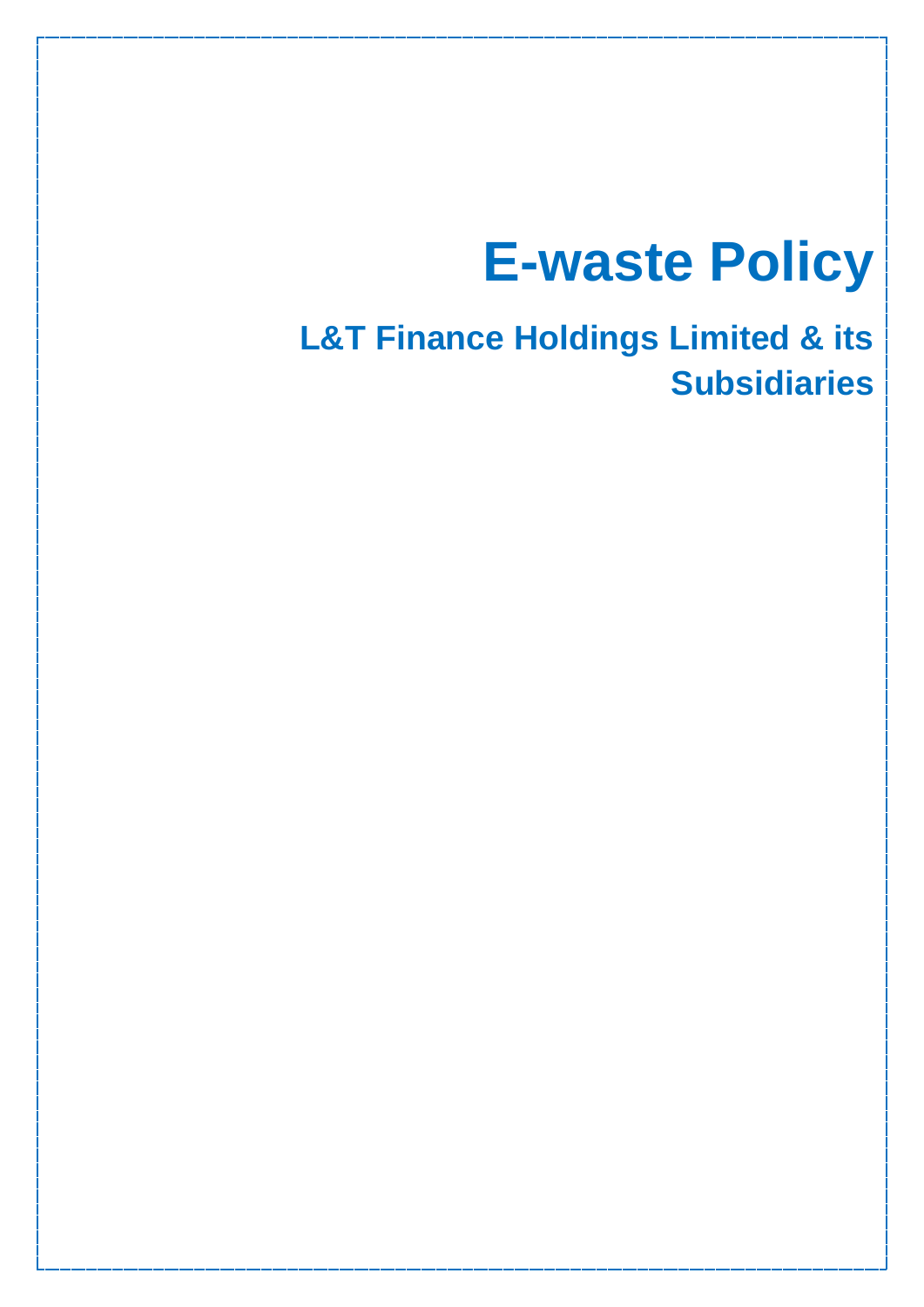## **Table of Contents**

### **VERSION CONTROL**

| <b>Version</b> | Date of<br>adoption | Change<br><b>Reference</b> | Owner                                              | <b>Approving</b><br><b>Authority</b> |
|----------------|---------------------|----------------------------|----------------------------------------------------|--------------------------------------|
|                | April 2021          |                            | IT Team<br><b>CSR &amp; Sustainability</b><br>team | CSR & ESG<br>Committee               |
|                |                     |                            |                                                    |                                      |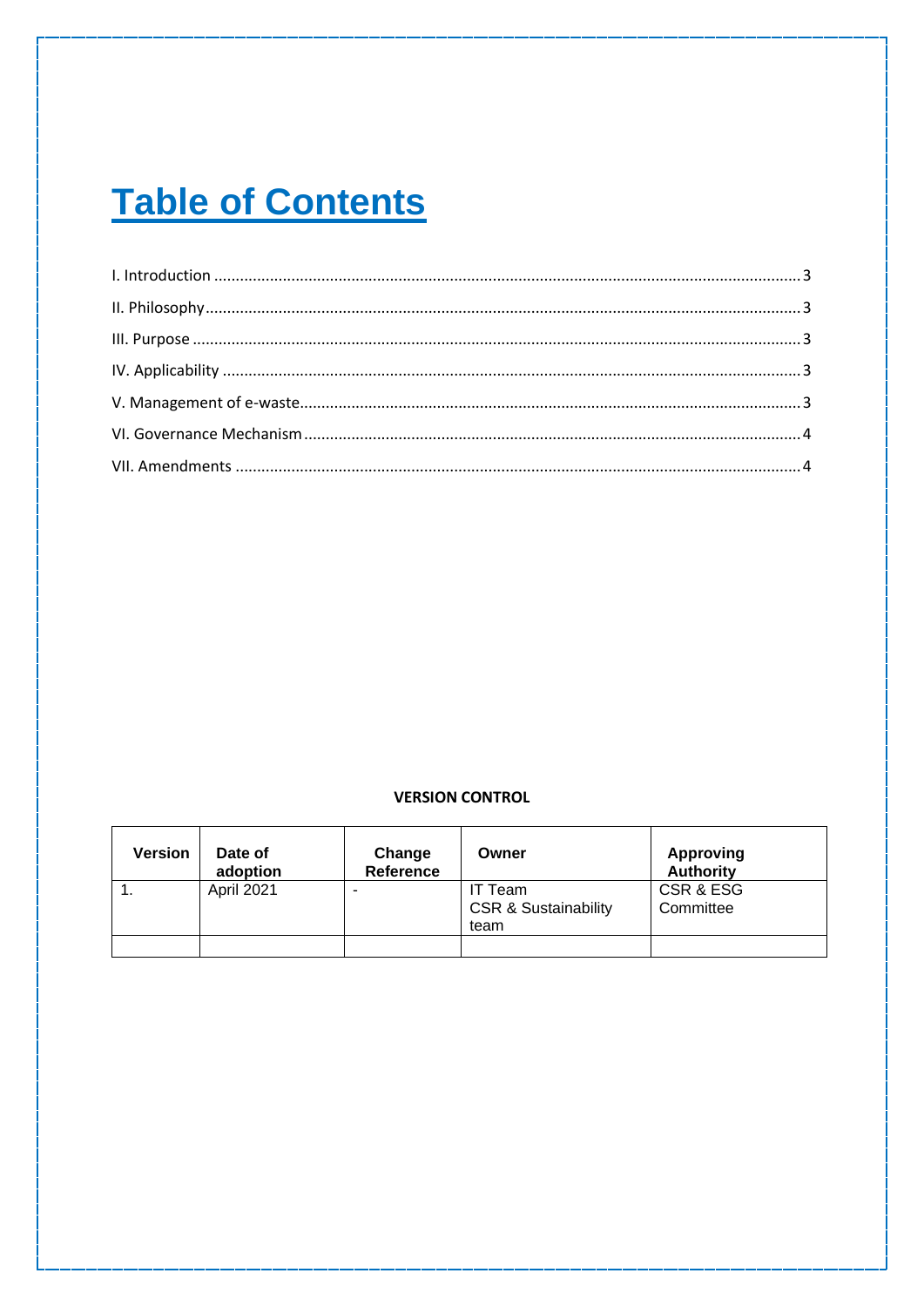#### <span id="page-2-0"></span>**I. Introduction**

E-waste means electrical and electronic equipment, whole or in part, which is intended to be discarded. Used electronics which are destined for reuse, resale, salvage, recycling or disposal are also considered e-waste.

Every bulk consumer may store the e-waste for a period not exceeding one hundred and eighty (180) days and shall maintain a record of collection, sale, transfer and storage of wastes and make these records available for inspection.

#### <span id="page-2-1"></span>**II. Philosophy**

In line with our core values of Pride, Integrity, Discipline and Ambition we take ownership of our actions and aim to conduct business in the most responsible manner. At LTFH, we believe that it is our shared responsibility to minimize environmental impact by responsibly managing our e-waste in all aspects of our operations.

#### <span id="page-2-2"></span>**III. Purpose**

We at LTFH understands that environmentally sound management of e-waste is indispensable as it is increasingly posing a threat to our environment due to presence of harmful substances like cadmium, lead and mercury etc. Through this policy LTFH demonstrates its commitment for 'Zero waste to Landfill' and seeks to manage all IT assets in a manner which conforms to environmental norms as detailed in E-waste Management Rules.

#### <span id="page-2-3"></span>**IV. Applicability**

This centralized policy on e-waste management is applicable to all our operational offices/ branches and all our subsidiaries located in India.

#### <span id="page-2-4"></span>**V. Management of e-waste**

At LTFH e-waste management include storage, collection, transportation, and its eventual handing over to authorised/registered recyclers. E-waste disposal is carried out through authorised E-waste handlers/ recyclers (authorized by Ministry of Environment and Forests or Central/State Pollution Control Boards). The vendors are selected through a competitive, open, fair and transparent process.

The list of e-waste is listed below:

| Category                       | <b>Items</b>                                                                                                                         |
|--------------------------------|--------------------------------------------------------------------------------------------------------------------------------------|
| Computer                       | Server / Desktop computer (CPU, Monitor, Keyboard and Mouse), Laptop, Notebook, etc. or<br>similar items                             |
| <b>Printer and Accessories</b> | Printer, Scanner, Printer Cartridge, Toner, etc. or similar items                                                                    |
| Network equipment's            | Routers, Switches, Patch panel, Modem, Converter, VSAT equipment's, etc. or similar items                                            |
| <b>IT Accessories</b>          | CD and DVD, Pen Drive, External Hard disk, External CD/DVD writer, Speaker, Laptop Battery,<br>VC equipment's, etc. or similar items |
| Any Others                     | Power cable, Data cable, UPS, etc. or similar items                                                                                  |